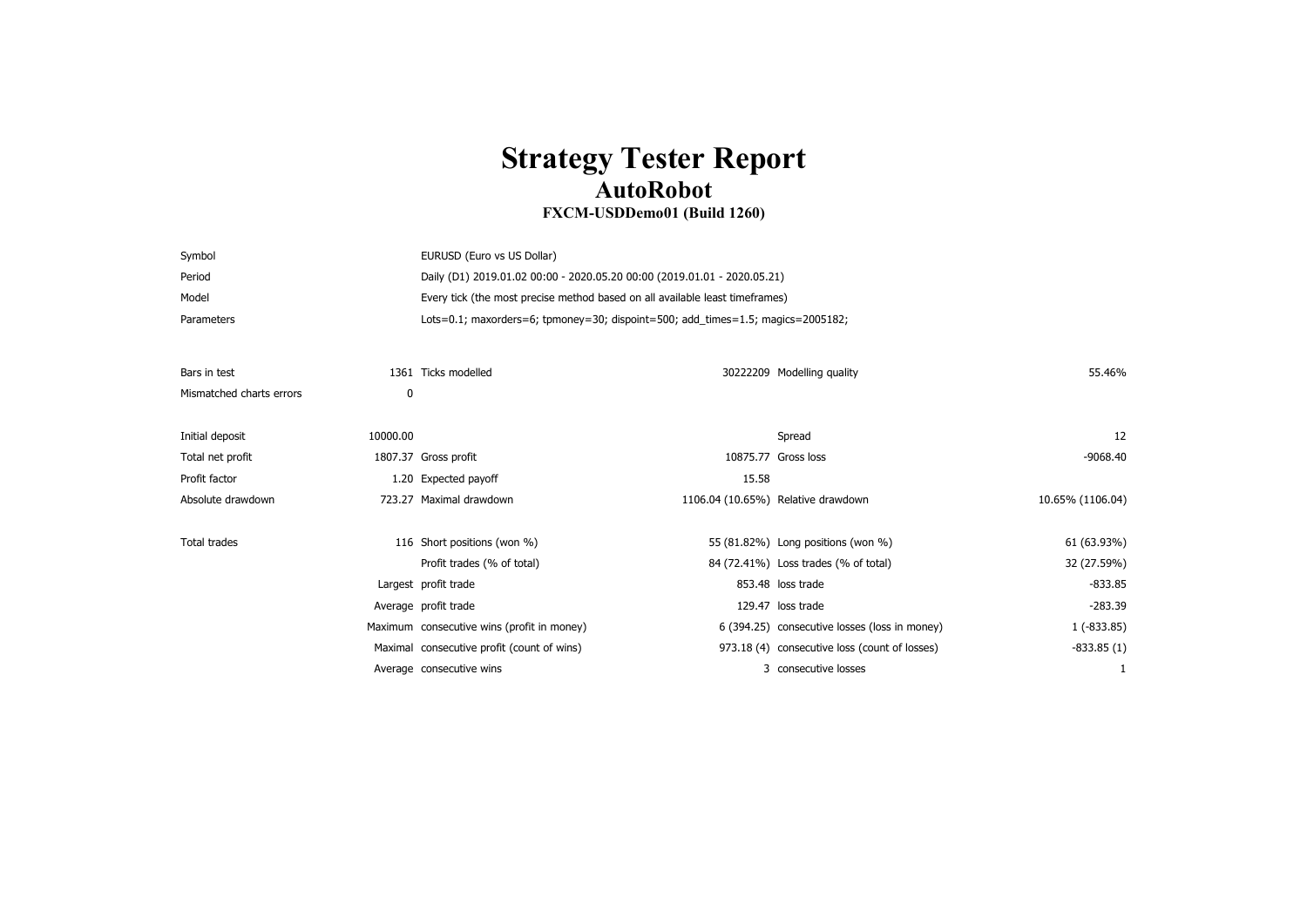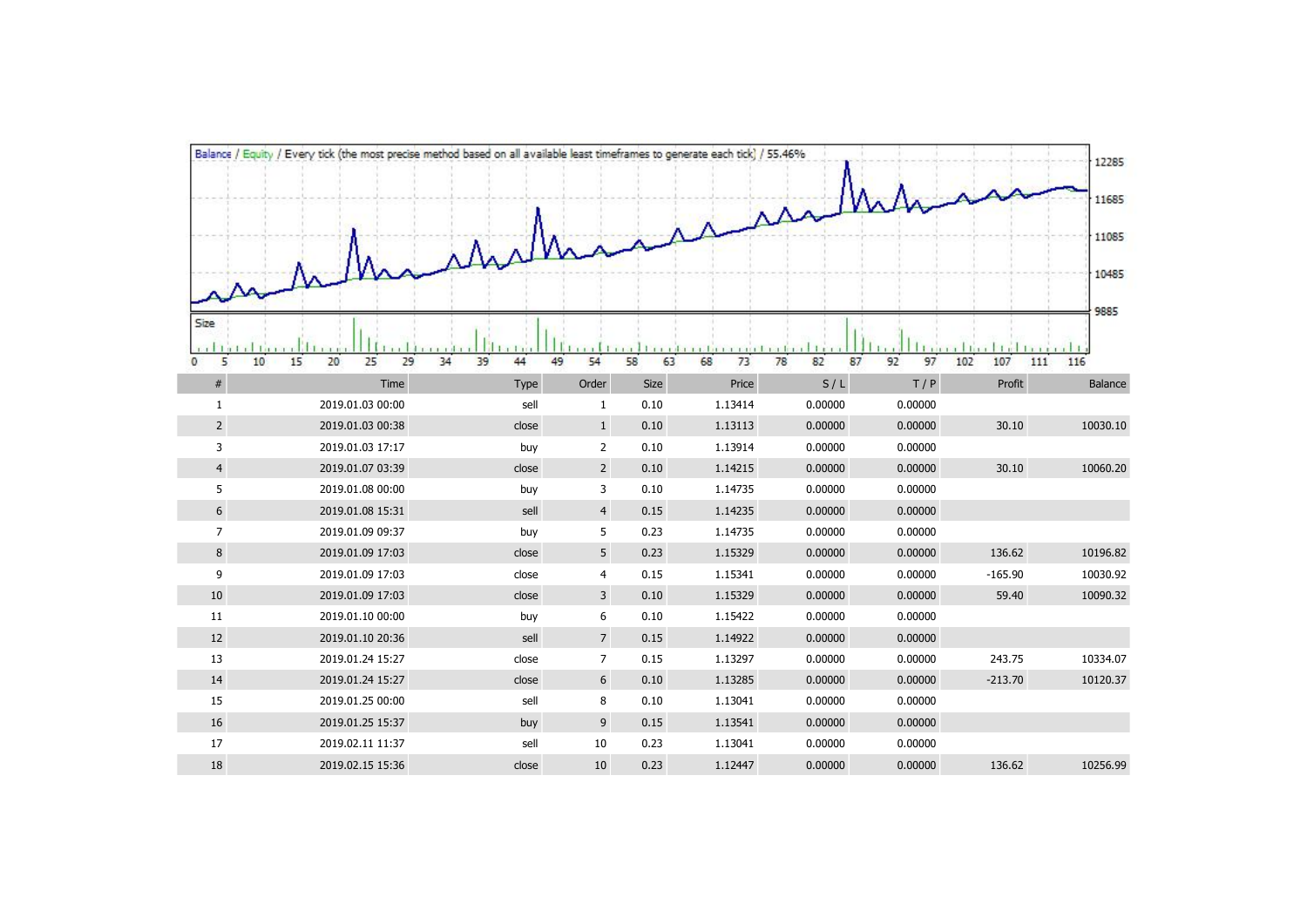| 19              | 2019.02.15 15:36 | close | 9  | 0.15 | 1.12435 | 0.00000 | 0.00000 | $-165.90$ | 10091.09 |
|-----------------|------------------|-------|----|------|---------|---------|---------|-----------|----------|
| 20              | 2019.02.15 15:36 | close | 8  | 0.10 | 1.12447 | 0.00000 | 0.00000 | 59.40     | 10150.49 |
| 21              | 2019.02.19 00:00 | buy   | 11 | 0.10 | 1.13080 | 0.00000 | 0.00000 |           |          |
| 22              | 2019.02.19 17:39 | close | 11 | 0.10 | 1.13381 | 0.00000 | 0.00000 | 30.10     | 10180.59 |
| 23              | 2019.02.20 00:00 | buy   | 12 | 0.10 | 1.13399 | 0.00000 | 0.00000 |           |          |
| 24              | 2019.02.20 20:14 | close | 12 | 0.10 | 1.13700 | 0.00000 | 0.00000 | 30.10     | 10210.69 |
| 25              | 2019.02.26 00:00 | buy   | 13 | 0.10 | 1.13571 | 0.00000 | 0.00000 |           |          |
| 26              | 2019.02.26 21:19 | close | 13 | 0.10 | 1.13872 | 0.00000 | 0.00000 | 30.10     | 10240.79 |
| 27              | 2019.02.27 00:00 | buy   | 14 | 0.10 | 1.13886 | 0.00000 | 0.00000 |           |          |
| 28              | 2019.03.04 10:37 | sell  | 15 | 0.15 | 1.13386 | 0.00000 | 0.00000 |           |          |
| 29              | 2019.03.20 21:03 | buy   | 16 | 0.23 | 1.13886 | 0.00000 | 0.00000 |           |          |
| 30 <sup>°</sup> | 2019.03.22 11:37 | sell  | 17 | 0.34 | 1.13386 | 0.00000 | 0.00000 |           |          |
| 31              | 2019.03.28 16:49 | close | 17 | 0.34 | 1.12142 | 0.00000 | 0.00000 | 422.96    | 10663.75 |
| 32              | 2019.03.28 16:49 | close | 16 | 0.23 | 1.12130 | 0.00000 | 0.00000 | $-403.88$ | 10259.87 |
| 33              | 2019.03.28 16:49 | close | 15 | 0.15 | 1.12142 | 0.00000 | 0.00000 | 186.60    | 10446.47 |
| 34              | 2019.03.28 16:49 | close | 14 | 0.10 | 1.12130 | 0.00000 | 0.00000 | $-175.60$ | 10270.87 |
| 35              | 2019.03.29 00:00 | sell  | 18 | 0.10 | 1.12177 | 0.00000 | 0.00000 |           |          |
| 36              | 2019.04.02 17:31 | close | 18 | 0.10 | 1.11876 | 0.00000 | 0.00000 | 30.10     | 10300.97 |
| 37              | 2019.04.04 00:00 | buy   | 19 | 0.10 | 1.12317 | 0.00000 | 0.00000 |           |          |
| 38              | 2019.04.08 15:49 | close | 19 | 0.10 | 1.12618 | 0.00000 | 0.00000 | 30.10     | 10331.07 |
| 39              | 2019.04.09 00:00 | buy   | 20 | 0.10 | 1.12624 | 0.00000 | 0.00000 |           |          |
| 40              | 2019.04.12 06:48 | close | 20 | 0.10 | 1.12925 | 0.00000 | 0.00000 | 30.10     | 10361.17 |
| 41              | 2019.04.15 00:00 | buy   | 21 | 0.10 | 1.13028 | 0.00000 | 0.00000 |           |          |
| 42              | 2019.04.18 11:09 | sell  | 22 | 0.15 | 1.12528 | 0.00000 | 0.00000 |           |          |
| 43              | 2019.06.05 15:19 | buy   | 23 | 0.23 | 1.13028 | 0.00000 | 0.00000 |           |          |
| 44              | 2019.06.05 18:14 | sell  | 24 | 0.34 | 1.12528 | 0.00000 | 0.00000 |           |          |
| 45              | 2019.06.06 15:45 | buy   | 25 | 0.51 | 1.13028 | 0.00000 | 0.00000 |           |          |
| 46              | 2019.06.06 16:48 | sell  | 26 | 0.76 | 1.12528 | 0.00000 | 0.00000 |           |          |
| 47              | 2019.07.24 10:23 | close | 26 | 0.76 | 1.11405 | 0.00000 | 0.00000 | 853.48    | 11214.65 |
| 48              | 2019.07.24 10:23 | close | 25 | 0.51 | 1.11393 | 0.00000 | 0.00000 | $-833.85$ | 10380.80 |
|                 |                  |       |    |      |         |         |         |           |          |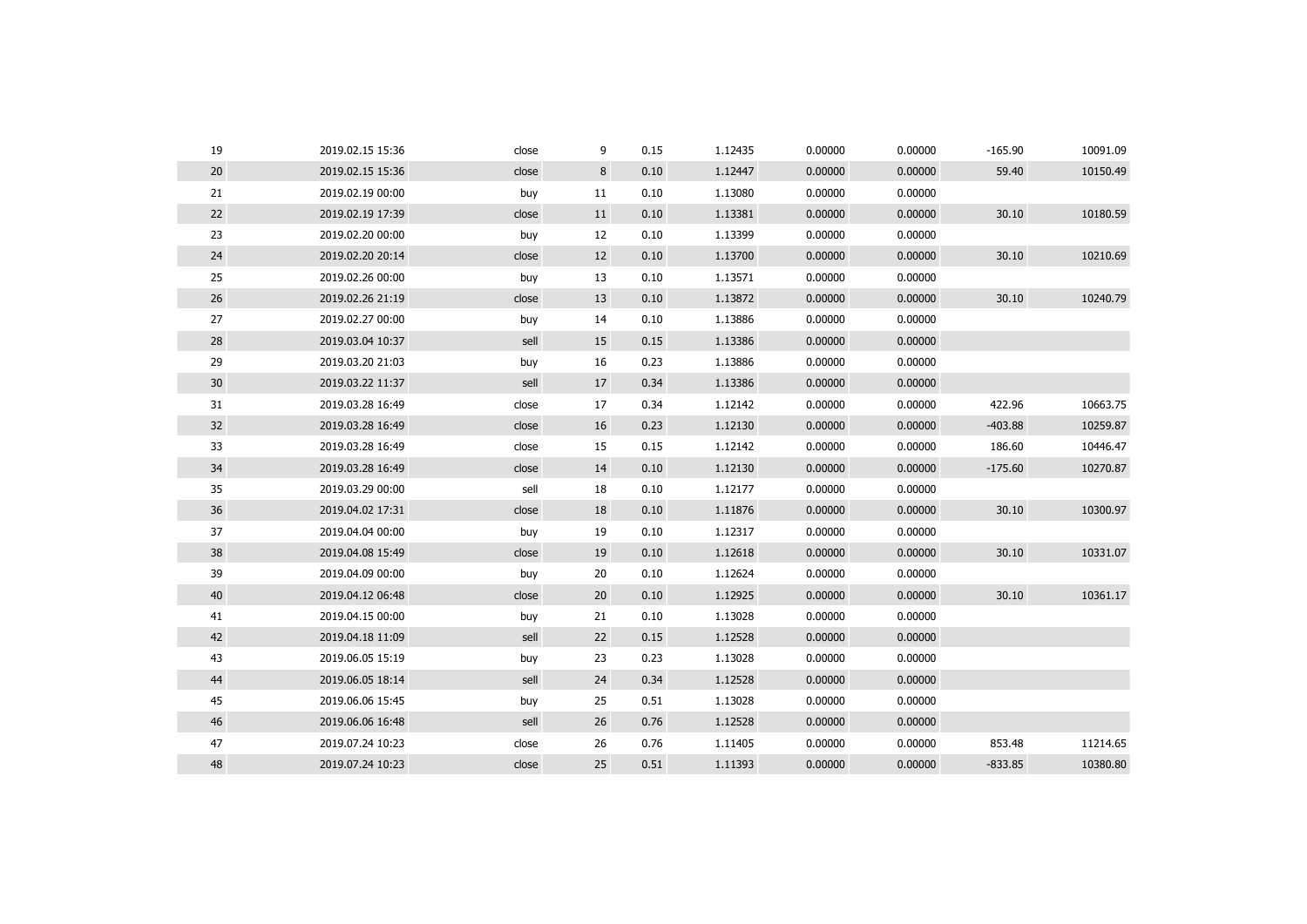| 49 | 2019.07.24 10:23 | close | 24 | 0.34 | 1.11405 | 0.00000 | 0.00000 | 381.82    | 10762.62 |
|----|------------------|-------|----|------|---------|---------|---------|-----------|----------|
| 50 | 2019.07.24 10:23 | close | 23 | 0.23 | 1.11393 | 0.00000 | 0.00000 | $-376.05$ | 10386.57 |
| 51 | 2019.07.24 10:23 | close | 22 | 0.15 | 1.11405 | 0.00000 | 0.00000 | 168.45    | 10555.02 |
| 52 | 2019.07.24 10:23 | close | 21 | 0.10 | 1.11393 | 0.00000 | 0.00000 | $-163.50$ | 10391.52 |
| 53 | 2019.07.25 00:00 | sell  | 27 | 0.10 | 1.11393 | 0.00000 | 0.00000 |           |          |
| 54 | 2019.07.25 15:22 | close | 27 | 0.10 | 1.11092 | 0.00000 | 0.00000 | 30.10     | 10421.62 |
| 55 | 2019.07.31 00:00 | buy   | 28 | 0.10 | 1.11547 | 0.00000 | 0.00000 |           |          |
| 56 | 2019.07.31 21:07 | sell  | 29 | 0.15 | 1.11047 | 0.00000 | 0.00000 |           |          |
| 57 | 2019.08.05 12:39 | buy   | 30 | 0.23 | 1.11547 | 0.00000 | 0.00000 |           |          |
| 58 | 2019.08.06 01:02 | close | 30 | 0.23 | 1.12141 | 0.00000 | 0.00000 | 136.62    | 10558.24 |
| 59 | 2019.08.06 01:02 | close | 29 | 0.15 | 1.12153 | 0.00000 | 0.00000 | $-165.90$ | 10392.34 |
| 60 | 2019.08.06 01:02 | close | 28 | 0.10 | 1.12141 | 0.00000 | 0.00000 | 59.40     | 10451.74 |
| 61 | 2019.08.15 00:00 | sell  | 31 | 0.10 | 1.11369 | 0.00000 | 0.00000 |           |          |
| 62 | 2019.08.15 17:17 | close | 31 | 0.10 | 1.11068 | 0.00000 | 0.00000 | 30.10     | 10481.84 |
| 63 | 2019.08.16 00:00 | sell  | 32 | 0.10 | 1.11058 | 0.00000 | 0.00000 |           |          |
| 64 | 2019.08.16 13:35 | close | 32 | 0.10 | 1.10757 | 0.00000 | 0.00000 | 30.10     | 10511.94 |
| 65 | 2019.08.19 00:00 | sell  | 33 | 0.10 | 1.10910 | 0.00000 | 0.00000 |           |          |
| 66 | 2019.08.23 07:18 | close | 33 | 0.10 | 1.10609 | 0.00000 | 0.00000 | 30.10     | 10542.04 |
| 67 | 2019.08.23 18:27 | buy   | 34 | 0.10 | 1.11410 | 0.00000 | 0.00000 |           |          |
| 68 | 2019.08.27 17:03 | sell  | 35 | 0.15 | 1.10910 | 0.00000 | 0.00000 |           |          |
| 69 | 2019.09.03 13:33 | close | 35 | 0.15 | 1.09285 | 0.00000 | 0.00000 | 243.75    | 10785.79 |
| 70 | 2019.09.03 13:33 | close | 34 | 0.10 | 1.09273 | 0.00000 | 0.00000 | $-213.70$ | 10572.09 |
| 71 | 2019.09.05 00:00 | buy   | 36 | 0.10 | 1.10356 | 0.00000 | 0.00000 |           |          |
| 72 | 2019.09.05 14:37 | close | 36 | 0.10 | 1.10657 | 0.00000 | 0.00000 | 30.10     | 10602.19 |
| 73 | 2019.09.11 17:08 | sell  | 37 | 0.10 | 1.09856 | 0.00000 | 0.00000 |           |          |
| 74 | 2019.09.12 14:45 | buy   | 38 | 0.15 | 1.10356 | 0.00000 | 0.00000 |           |          |
| 75 | 2019.09.12 14:48 | sell  | 39 | 0.23 | 1.09855 | 0.00000 | 0.00000 |           |          |
| 76 | 2019.09.12 16:46 | buy   | 40 | 0.34 | 1.10355 | 0.00000 | 0.00000 |           |          |
| 77 | 2019.09.23 10:31 | sell  | 41 | 0.51 | 1.09855 | 0.00000 | 0.00000 |           |          |
| 78 | 2019.09.27 03:36 | close | 41 | 0.51 | 1.09052 | 0.00000 | 0.00000 | 409.53    | 11011.72 |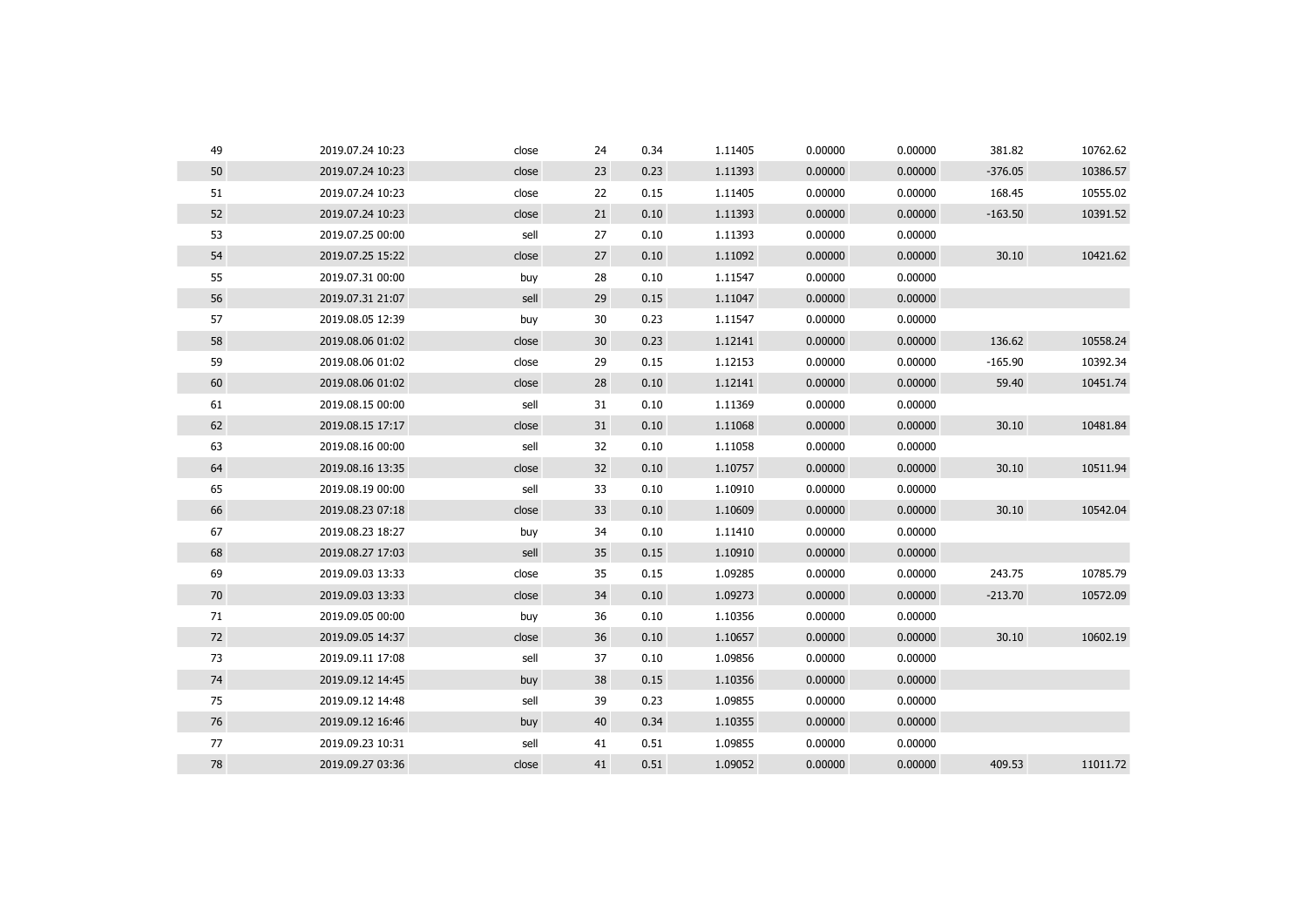| 79     | 2019.09.27 03:36 | close | 40 | 0.34 | 1.09040 | 0.00000 | 0.00000 | $-447.10$ | 10564.62 |
|--------|------------------|-------|----|------|---------|---------|---------|-----------|----------|
| $80\,$ | 2019.09.27 03:36 | close | 39 | 0.23 | 1.09052 | 0.00000 | 0.00000 | 184.69    | 10749.31 |
| 81     | 2019.09.27 03:36 | close | 38 | 0.15 | 1.09040 | 0.00000 | 0.00000 | $-197.40$ | 10551.91 |
| 82     | 2019.09.27 03:36 | close | 37 | 0.10 | 1.09052 | 0.00000 | 0.00000 | 80.40     | 10632.31 |
| 83     | 2019.10.01 00:00 | sell  | 42 | 0.10 | 1.08957 | 0.00000 | 0.00000 |           |          |
| 84     | 2019.10.02 16:41 | buy   | 43 | 0.15 | 1.09457 | 0.00000 | 0.00000 |           |          |
| 85     | 2019.10.17 12:34 | close | 43 | 0.15 | 1.11082 | 0.00000 | 0.00000 | 243.75    | 10876.06 |
| 86     | 2019.10.17 12:34 | close | 42 | 0.10 | 1.11094 | 0.00000 | 0.00000 | $-213.70$ | 10662.36 |
| 87     | 2019.10.18 00:00 | buy   | 44 | 0.10 | 1.11246 | 0.00000 | 0.00000 |           |          |
| 88     | 2019.10.18 18:37 | close | 44 | 0.10 | 1.11547 | 0.00000 | 0.00000 | 30.10     | 10692.46 |
| 89     | 2019.10.21 00:00 | buy   | 45 | 0.10 | 1.11602 | 0.00000 | 0.00000 |           |          |
| 90     | 2019.10.23 12:58 | sell  | 46 | 0.15 | 1.11102 | 0.00000 | 0.00000 |           |          |
| 91     | 2019.10.24 10:23 | buy   | 47 | 0.23 | 1.11602 | 0.00000 | 0.00000 |           |          |
| 92     | 2019.10.24 17:11 | sell  | 48 | 0.34 | 1.11102 | 0.00000 | 0.00000 |           |          |
| 93     | 2019.10.31 03:53 | buy   | 49 | 0.51 | 1.11602 | 0.00000 | 0.00000 |           |          |
| 94     | 2019.11.05 14:08 | sell  | 50 | 0.76 | 1.11102 | 0.00000 | 0.00000 |           |          |
| 95     | 2019.11.13 19:03 | close | 50 | 0.76 | 1.09979 | 0.00000 | 0.00000 | 853.48    | 11545.94 |
| 96     | 2019.11.13 19:03 | close | 49 | 0.51 | 1.09967 | 0.00000 | 0.00000 | $-833.85$ | 10712.09 |
| 97     | 2019.11.13 19:03 | close | 48 | 0.34 | 1.09979 | 0.00000 | 0.00000 | 381.82    | 11093.91 |
| 98     | 2019.11.13 19:03 | close | 47 | 0.23 | 1.09967 | 0.00000 | 0.00000 | $-376.05$ | 10717.86 |
| 99     | 2019.11.13 19:03 | close | 46 | 0.15 | 1.09979 | 0.00000 | 0.00000 | 168.45    | 10886.31 |
| 100    | 2019.11.13 19:03 | close | 45 | 0.10 | 1.09967 | 0.00000 | 0.00000 | $-163.50$ | 10722.81 |
| 101    | 2019.11.15 00:00 | buy   | 51 | 0.10 | 1.10220 | 0.00000 | 0.00000 |           |          |
| 102    | 2019.11.15 17:25 | close | 51 | 0.10 | 1.10521 | 0.00000 | 0.00000 | 30.10     | 10752.91 |
| 103    | 2019.11.18 00:00 | buy   | 52 | 0.10 | 1.10502 | 0.00000 | 0.00000 |           |          |
| 104    | 2019.11.18 17:58 | close | 52 | 0.10 | 1.10803 | 0.00000 | 0.00000 | 30.10     | 10783.01 |
| 105    | 2019.11.19 00:00 | buy   | 53 | 0.10 | 1.10722 | 0.00000 | 0.00000 |           |          |
| 106    | 2019.11.22 19:57 | sell  | 54 | 0.15 | 1.10222 | 0.00000 | 0.00000 |           |          |
| 107    | 2019.12.02 17:23 | buy   | 55 | 0.23 | 1.10722 | 0.00000 | 0.00000 |           |          |
| 108    | 2019.12.11 21:48 | close | 55 | 0.23 | 1.11316 | 0.00000 | 0.00000 | 136.62    | 10919.63 |
|        |                  |       |    |      |         |         |         |           |          |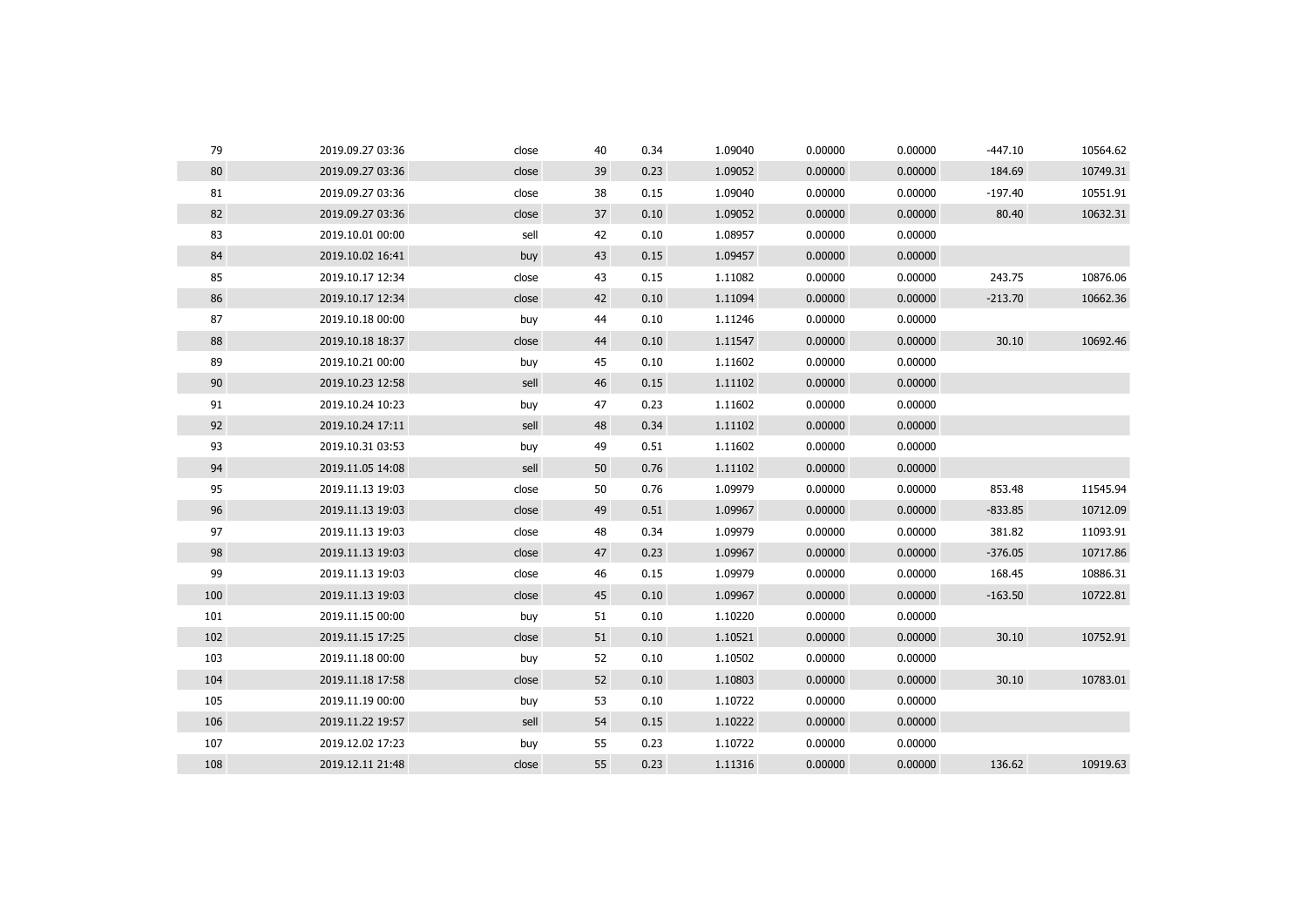| 109 | 2019.12.11 21:48 | close | 54 | 0.15 | 1.11328 | 0.00000 | 0.00000 | $-165.90$ | 10753.73 |
|-----|------------------|-------|----|------|---------|---------|---------|-----------|----------|
| 110 | 2019.12.11 21:48 | close | 53 | 0.10 | 1.11316 | 0.00000 | 0.00000 | 59.40     | 10813.13 |
| 111 | 2019.12.12 00:00 | buy   | 56 | 0.10 | 1.11296 | 0.00000 | 0.00000 |           |          |
| 112 | 2019.12.13 00:03 | close | 56 | 0.10 | 1.11599 | 0.00000 | 0.00000 | 30.30     | 10843.43 |
| 113 | 2019.12.19 00:00 | sell  | 57 | 0.10 | 1.11123 | 0.00000 | 0.00000 |           |          |
| 114 | 2019.12.20 16:23 | close | 57 | 0.10 | 1.10822 | 0.00000 | 0.00000 | 30.10     | 10873.53 |
| 115 | 2019.12.23 00:00 | sell  | 58 | 0.10 | 1.10794 | 0.00000 | 0.00000 |           |          |
| 116 | 2019.12.27 09:43 | buy   | 59 | 0.15 | 1.11294 | 0.00000 | 0.00000 |           |          |
| 117 | 2020.01.20 16:13 | sell  | 60 | 0.23 | 1.10794 | 0.00000 | 0.00000 |           |          |
| 118 | 2020.01.24 18:33 | close | 60 | 0.23 | 1.10200 | 0.00000 | 0.00000 | 136.62    | 11010.15 |
| 119 | 2020.01.24 18:33 | close | 59 | 0.15 | 1.10188 | 0.00000 | 0.00000 | $-165.90$ | 10844.25 |
| 120 | 2020.01.24 18:33 | close | 58 | 0.10 | 1.10200 | 0.00000 | 0.00000 | 59.40     | 10903.65 |
| 121 | 2020.01.27 00:00 | sell  | 61 | 0.10 | 1.10296 | 0.00000 | 0.00000 |           |          |
| 122 | 2020.01.28 17:05 | close | 61 | 0.10 | 1.09995 | 0.00000 | 0.00000 | 30.10     | 10933.75 |
| 123 | 2020.01.31 00:00 | buy   | 62 | 0.10 | 1.10306 | 0.00000 | 0.00000 |           |          |
| 124 | 2020.01.31 16:42 | close | 62 | 0.10 | 1.10607 | 0.00000 | 0.00000 | 30.10     | 10963.85 |
| 125 | 2020.02.03 00:00 | buy   | 63 | 0.10 | 1.10947 | 0.00000 | 0.00000 |           |          |
| 126 | 2020.02.03 16:53 | sell  | 64 | 0.15 | 1.10447 | 0.00000 | 0.00000 |           |          |
| 127 | 2020.02.12 19:13 | close | 64 | 0.15 | 1.08822 | 0.00000 | 0.00000 | 243.75    | 11207.60 |
| 128 | 2020.02.12 19:13 | close | 63 | 0.10 | 1.08810 | 0.00000 | 0.00000 | $-213.70$ | 10993.90 |
| 129 | 2020.02.13 00:00 | sell  | 65 | 0.10 | 1.08726 | 0.00000 | 0.00000 |           |          |
| 130 | 2020.02.13 17:18 | close | 65 | 0.10 | 1.08425 | 0.00000 | 0.00000 | 30.10     | 11024.00 |
| 131 | 2020.02.14 00:00 | sell  | 66 | 0.10 | 1.08392 | 0.00000 | 0.00000 |           |          |
| 132 | 2020.02.18 15:31 | close | 66 | 0.10 | 1.08091 | 0.00000 | 0.00000 | 30.10     | 11054.10 |
| 133 | 2020.02.19 00:00 | sell  | 67 | 0.10 | 1.07907 | 0.00000 | 0.00000 |           |          |
| 134 | 2020.02.21 16:47 | buy   | 68 | 0.15 | 1.08407 | 0.00000 | 0.00000 |           |          |
| 135 | 2020.02.27 17:33 | close | 68 | 0.15 | 1.10032 | 0.00000 | 0.00000 | 243.75    | 11297.85 |
| 136 | 2020.02.27 17:33 | close | 67 | 0.10 | 1.10044 | 0.00000 | 0.00000 | $-213.70$ | 11084.15 |
| 137 | 2020.02.28 00:00 | buy   | 69 | 0.10 | 1.10003 | 0.00000 | 0.00000 |           |          |
| 138 | 2020.02.28 10:58 | close | 69 | 0.10 | 1.10304 | 0.00000 | 0.00000 | 30.10     | 11114.25 |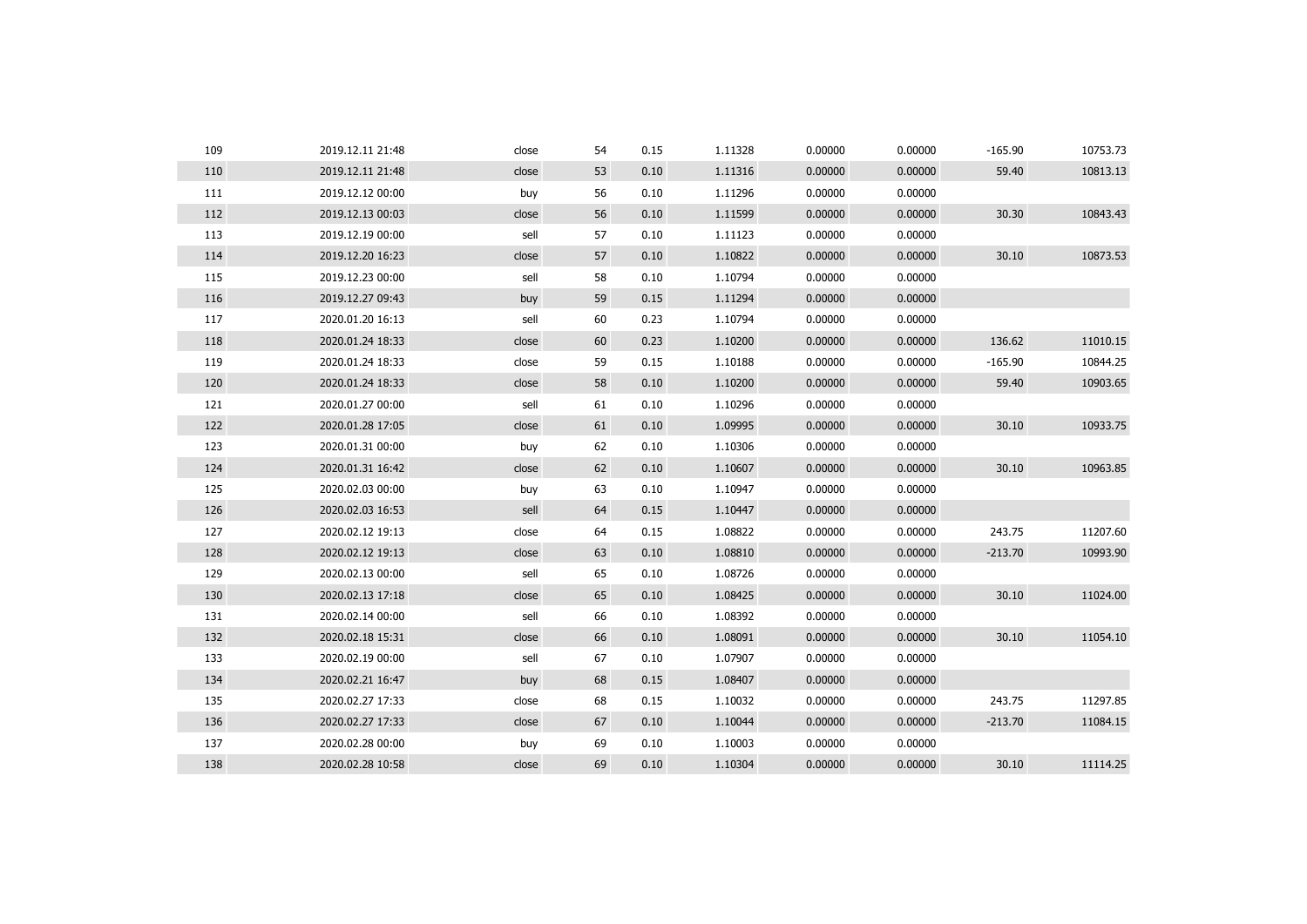| 139 | 2020.03.02 00:00 | buy   | 70 | 0.10 | 1.10457 | 0.00000 | 0.00000 |           |          |
|-----|------------------|-------|----|------|---------|---------|---------|-----------|----------|
| 140 | 2020.03.02 09:47 | close | 70 | 0.10 | 1.10758 | 0.00000 | 0.00000 | 30.10     | 11144.35 |
| 141 | 2020.03.03 00:00 | buy   | 71 | 0.10 | 1.11342 | 0.00000 | 0.00000 |           |          |
| 142 | 2020.03.03 17:01 | close | 71 | 0.10 | 1.11643 | 0.00000 | 0.00000 | 30.10     | 11174.45 |
| 143 | 2020.03.06 00:00 | buy   | 72 | 0.10 | 1.12381 | 0.00000 | 0.00000 |           |          |
| 144 | 2020.03.06 10:33 | close | 72 | 0.10 | 1.12682 | 0.00000 | 0.00000 | 30.10     | 11204.55 |
| 145 | 2020.03.09 00:00 | buy   | 73 | 0.10 | 1.13506 | 0.00000 | 0.00000 |           |          |
| 146 | 2020.03.09 01:43 | close | 73 | 0.10 | 1.13807 | 0.00000 | 0.00000 | 30.10     | 11234.65 |
| 147 | 2020.03.10 00:00 | buy   | 74 | 0.10 | 1.14296 | 0.00000 | 0.00000 |           |          |
| 148 | 2020.03.10 03:53 | sell  | 75 | 0.15 | 1.13796 | 0.00000 | 0.00000 |           |          |
| 149 | 2020.03.12 14:30 | close | 75 | 0.15 | 1.12171 | 0.00000 | 0.00000 | 243.75    | 11478.40 |
| 150 | 2020.03.12 14:30 | close | 74 | 0.10 | 1.12159 | 0.00000 | 0.00000 | $-213.70$ | 11264.70 |
| 151 | 2020.03.13 00:00 | sell  | 76 | 0.10 | 1.11839 | 0.00000 | 0.00000 |           |          |
| 152 | 2020.03.13 03:23 | close | 76 | 0.10 | 1.11538 | 0.00000 | 0.00000 | 30.10     | 11294.80 |
| 153 | 2020.03.16 12:06 | buy   | 77 | 0.10 | 1.12339 | 0.00000 | 0.00000 |           |          |
| 154 | 2020.03.16 13:17 | sell  | 78 | 0.15 | 1.11839 | 0.00000 | 0.00000 |           |          |
| 155 | 2020.03.17 14:06 | close | 78 | 0.15 | 1.10214 | 0.00000 | 0.00000 | 243.75    | 11538.55 |
| 156 | 2020.03.17 14:06 | close | 77 | 0.10 | 1.10202 | 0.00000 | 0.00000 | $-213.70$ | 11324.85 |
| 157 | 2020.03.18 00:00 | sell  | 79 | 0.10 | 1.09959 | 0.00000 | 0.00000 |           |          |
| 158 | 2020.03.18 11:52 | close | 79 | 0.10 | 1.09658 | 0.00000 | 0.00000 | 30.10     | 11354.95 |
| 159 | 2020.03.19 00:01 | sell  | 80 | 0.10 | 1.09083 | 0.00000 | 0.00000 |           |          |
| 160 | 2020.03.19 02:03 | buy   | 81 | 0.15 | 1.09583 | 0.00000 | 0.00000 |           |          |
| 161 | 2020.03.19 03:53 | sell  | 82 | 0.23 | 1.09083 | 0.00000 | 0.00000 |           |          |
| 162 | 2020.03.19 10:58 | close | 82 | 0.23 | 1.08489 | 0.00000 | 0.00000 | 136.62    | 11491.57 |
| 163 | 2020.03.19 10:58 | close | 81 | 0.15 | 1.08477 | 0.00000 | 0.00000 | $-165.90$ | 11325.67 |
| 164 | 2020.03.19 10:58 | close | 80 | 0.10 | 1.08489 | 0.00000 | 0.00000 | 59.40     | 11385.07 |
| 165 | 2020.03.20 00:00 | sell  | 83 | 0.10 | 1.06902 | 0.00000 | 0.00000 |           |          |
| 166 | 2020.03.20 00:22 | close | 83 | 0.10 | 1.06600 | 0.00000 | 0.00000 | 30.20     | 11415.27 |
| 167 | 2020.03.20 04:52 | buy   | 84 | 0.10 | 1.07402 | 0.00000 | 0.00000 |           |          |
| 168 | 2020.03.20 09:41 | close | 84 | 0.10 | 1.07703 | 0.00000 | 0.00000 | 30.10     | 11445.37 |
|     |                  |       |    |      |         |         |         |           |          |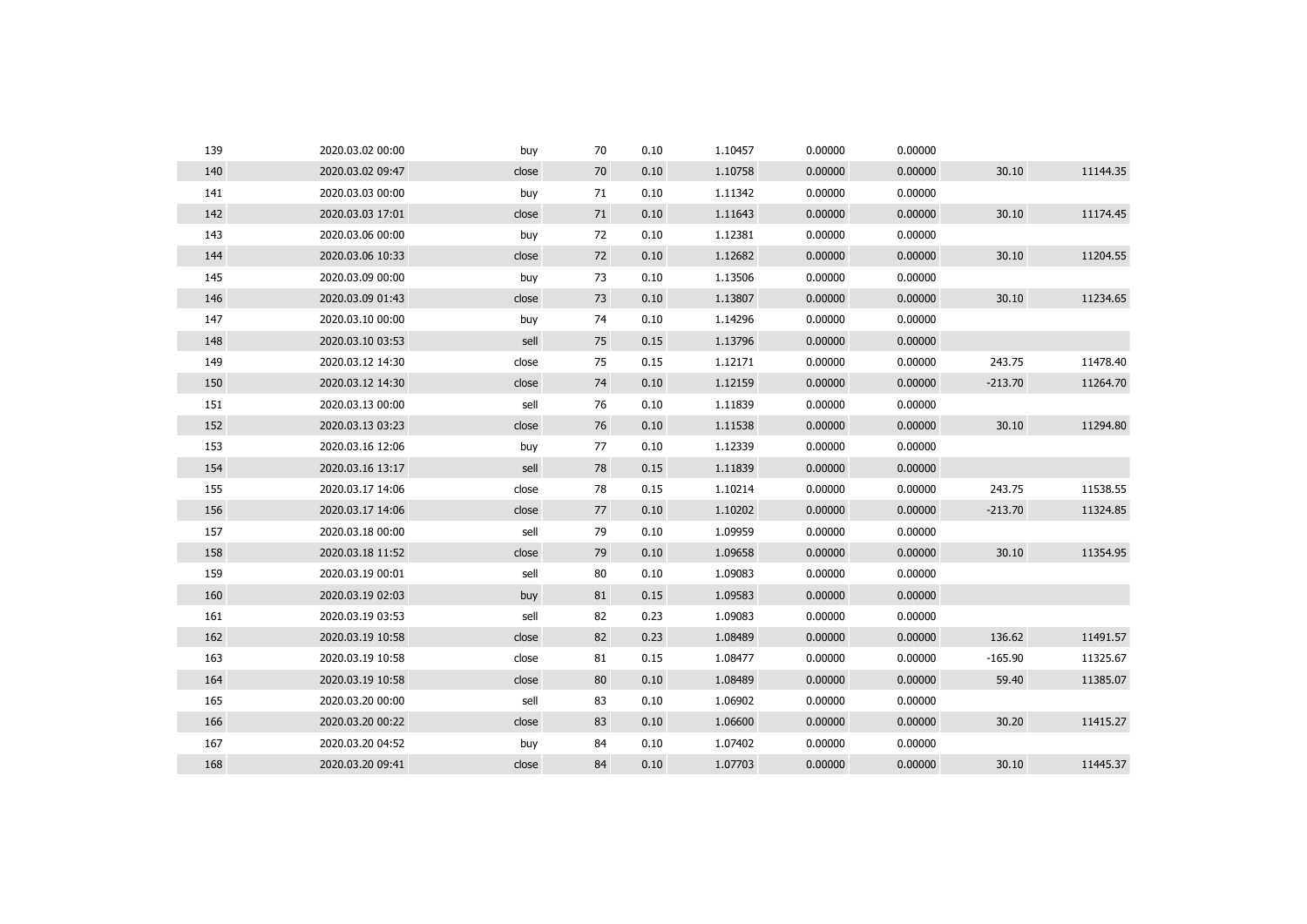| 169 | 2020.03.20 16:19 | sell  | 85 | 0.10 | 1.06902 | 0.00000 | 0.00000 |           |          |
|-----|------------------|-------|----|------|---------|---------|---------|-----------|----------|
| 170 | 2020.03.20 17:18 | buy   | 86 | 0.15 | 1.07402 | 0.00000 | 0.00000 |           |          |
| 171 | 2020.03.20 18:55 | sell  | 87 | 0.23 | 1.06902 | 0.00000 | 0.00000 |           |          |
| 172 | 2020.03.23 08:16 | buy   | 88 | 0.34 | 1.07402 | 0.00000 | 0.00000 |           |          |
| 173 | 2020.03.23 10:55 | sell  | 89 | 0.51 | 1.06901 | 0.00000 | 0.00000 |           |          |
| 174 | 2020.03.23 15:05 | buy   | 90 | 0.76 | 1.07401 | 0.00000 | 0.00000 |           |          |
| 175 | 2020.03.24 09:49 | close | 90 | 0.76 | 1.08524 | 0.00000 | 0.00000 | 853.48    | 12298.85 |
| 176 | 2020.03.24 09:49 | close | 89 | 0.51 | 1.08536 | 0.00000 | 0.00000 | $-833.85$ | 11465.00 |
| 177 | 2020.03.24 09:49 | close | 88 | 0.34 | 1.08524 | 0.00000 | 0.00000 | 381.48    | 11846.48 |
| 178 | 2020.03.24 09:49 | close | 87 | 0.23 | 1.08536 | 0.00000 | 0.00000 | $-375.82$ | 11470.66 |
| 179 | 2020.03.24 09:49 | close | 86 | 0.15 | 1.08524 | 0.00000 | 0.00000 | 168.30    | 11638.96 |
| 180 | 2020.03.24 09:49 | close | 85 | 0.10 | 1.08536 | 0.00000 | 0.00000 | $-163.40$ | 11475.56 |
| 181 | 2020.03.27 00:00 | buy   | 91 | 0.10 | 1.10308 | 0.00000 | 0.00000 |           |          |
| 182 | 2020.03.27 05:53 | close | 91 | 0.10 | 1.10609 | 0.00000 | 0.00000 | 30.10     | 11505.66 |
| 183 | 2020.03.27 15:39 | sell  | 92 | 0.10 | 1.09807 | 0.00000 | 0.00000 |           |          |
| 184 | 2020.03.27 18:24 | buy   | 93 | 0.15 | 1.10308 | 0.00000 | 0.00000 |           |          |
| 185 | 2020.03.31 11:59 | sell  | 94 | 0.23 | 1.09808 | 0.00000 | 0.00000 |           |          |
| 186 | 2020.03.31 22:58 | buy   | 95 | 0.34 | 1.10308 | 0.00000 | 0.00000 |           |          |
| 187 | 2020.04.01 09:59 | sell  | 96 | 0.51 | 1.09808 | 0.00000 | 0.00000 |           |          |
| 188 | 2020.04.02 15:09 | close | 96 | 0.51 | 1.09005 | 0.00000 | 0.00000 | 409.53    | 11915.19 |
| 189 | 2020.04.02 15:09 | close | 95 | 0.34 | 1.08993 | 0.00000 | 0.00000 | $-447.10$ | 11468.09 |
| 190 | 2020.04.02 15:09 | close | 94 | 0.23 | 1.09005 | 0.00000 | 0.00000 | 184.69    | 11652.78 |
| 191 | 2020.04.02 15:09 | close | 93 | 0.15 | 1.08993 | 0.00000 | 0.00000 | $-197.25$ | 11455.53 |
| 192 | 2020.04.02 15:09 | close | 92 | 0.10 | 1.09005 | 0.00000 | 0.00000 | 80.20     | 11535.73 |
| 193 | 2020.04.03 00:00 | sell  | 97 | 0.10 | 1.08549 | 0.00000 | 0.00000 |           |          |
| 194 | 2020.04.03 09:58 | close | 97 | 0.10 | 1.08248 | 0.00000 | 0.00000 | 30.10     | 11565.83 |
| 195 | 2020.04.06 00:02 | sell  | 98 | 0.10 | 1.08095 | 0.00000 | 0.00000 |           |          |
| 196 | 2020.04.06 16:28 | close | 98 | 0.10 | 1.07794 | 0.00000 | 0.00000 | 30.10     | 11595.93 |
| 197 | 2020.04.07 09:57 | buy   | 99 | 0.10 | 1.08595 | 0.00000 | 0.00000 |           |          |
| 198 | 2020.04.07 13:21 | close | 99 | 0.10 | 1.08896 | 0.00000 | 0.00000 | 30.10     | 11626.03 |
|     |                  |       |    |      |         |         |         |           |          |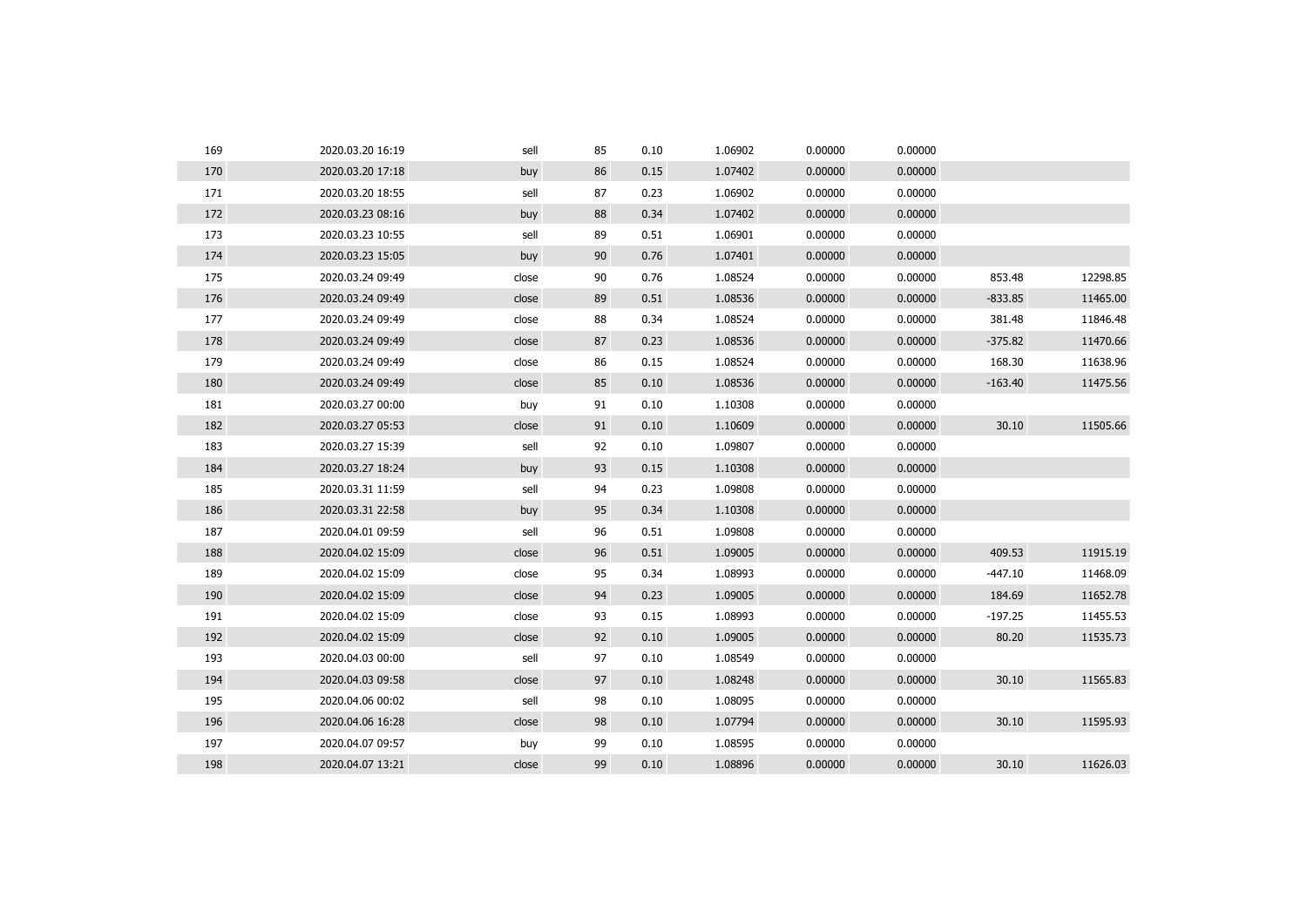| 199 | 2020.04.08 00:00 | buy   | 100 | 0.10 | 1.08912 | 0.00000 | 0.00000 |           |          |
|-----|------------------|-------|-----|------|---------|---------|---------|-----------|----------|
| 200 | 2020.04.08 09:04 | sell  | 101 | 0.15 | 1.08412 | 0.00000 | 0.00000 |           |          |
| 201 | 2020.04.09 15:52 | buy   | 102 | 0.23 | 1.08912 | 0.00000 | 0.00000 |           |          |
| 202 | 2020.04.09 20:38 | close | 102 | 0.23 | 1.09506 | 0.00000 | 0.00000 | 136.62    | 11762.65 |
| 203 | 2020.04.09 20:38 | close | 101 | 0.15 | 1.09518 | 0.00000 | 0.00000 | $-165.90$ | 11596.75 |
| 204 | 2020.04.09 20:38 | close | 100 | 0.10 | 1.09506 | 0.00000 | 0.00000 | 59.40     | 11656.15 |
| 205 | 2020.04.10 00:00 | buy   | 103 | 0.10 | 1.09297 | 0.00000 | 0.00000 |           |          |
| 206 | 2020.04.13 09:40 | close | 103 | 0.10 | 1.09598 | 0.00000 | 0.00000 | 30.10     | 11686.25 |
| 207 | 2020.04.14 00:02 | sell  | 104 | 0.10 | 1.09057 | 0.00000 | 0.00000 |           |          |
| 208 | 2020.04.14 12:45 | buy   | 105 | 0.15 | 1.09557 | 0.00000 | 0.00000 |           |          |
| 209 | 2020.04.15 13:34 | sell  | 106 | 0.23 | 1.09057 | 0.00000 | 0.00000 |           |          |
| 210 | 2020.04.16 18:03 | close | 106 | 0.23 | 1.08463 | 0.00000 | 0.00000 | 136.62    | 11822.87 |
| 211 | 2020.04.16 18:03 | close | 105 | 0.15 | 1.08451 | 0.00000 | 0.00000 | $-165.90$ | 11656.97 |
| 212 | 2020.04.16 18:03 | close | 104 | 0.10 | 1.08463 | 0.00000 | 0.00000 | 59.40     | 11716.37 |
| 213 | 2020.04.17 00:00 | sell  | 107 | 0.10 | 1.08365 | 0.00000 | 0.00000 |           |          |
| 214 | 2020.04.17 16:51 | buy   | 108 | 0.15 | 1.08865 | 0.00000 | 0.00000 |           |          |
| 215 | 2020.04.21 05:14 | sell  | 109 | 0.23 | 1.08365 | 0.00000 | 0.00000 |           |          |
| 216 | 2020.04.23 12:52 | close | 109 | 0.23 | 1.07771 | 0.00000 | 0.00000 | 136.62    | 11852.99 |
| 217 | 2020.04.23 12:52 | close | 108 | 0.15 | 1.07759 | 0.00000 | 0.00000 | $-165.90$ | 11687.09 |
| 218 | 2020.04.23 12:52 | close | 107 | 0.10 | 1.07771 | 0.00000 | 0.00000 | 59.40     | 11746.49 |
| 219 | 2020.04.24 00:00 | sell  | 110 | 0.10 | 1.07760 | 0.00000 | 0.00000 |           |          |
| 220 | 2020.04.24 09:57 | close | 110 | 0.10 | 1.07459 | 0.00000 | 0.00000 | 30.10     | 11776.59 |
| 221 | 2020.04.27 04:17 | buy   | 111 | 0.10 | 1.08260 | 0.00000 | 0.00000 |           |          |
| 222 | 2020.04.27 09:07 | close | 111 | 0.10 | 1.08561 | 0.00000 | 0.00000 | 30.10     | 11806.69 |
| 223 | 2020.04.28 00:00 | buy   | 112 | 0.10 | 1.08282 | 0.00000 | 0.00000 |           |          |
| 224 | 2020.04.28 12:20 | close | 112 | 0.10 | 1.08583 | 0.00000 | 0.00000 | 30.10     | 11836.79 |
| 225 | 2020.05.01 00:00 | buy   | 113 | 0.10 | 1.09517 | 0.00000 | 0.00000 |           |          |
| 226 | 2020.05.01 12:26 | close | 113 | 0.10 | 1.09818 | 0.00000 | 0.00000 | 30.10     | 11866.89 |
| 227 | 2020.05.04 00:02 | buy   | 114 | 0.10 | 1.09675 | 0.00000 | 0.00000 |           |          |
| 228 | 2020.05.04 17:13 | sell  | 115 | 0.15 | 1.09175 | 0.00000 | 0.00000 |           |          |
|     |                  |       |     |      |         |         |         |           |          |